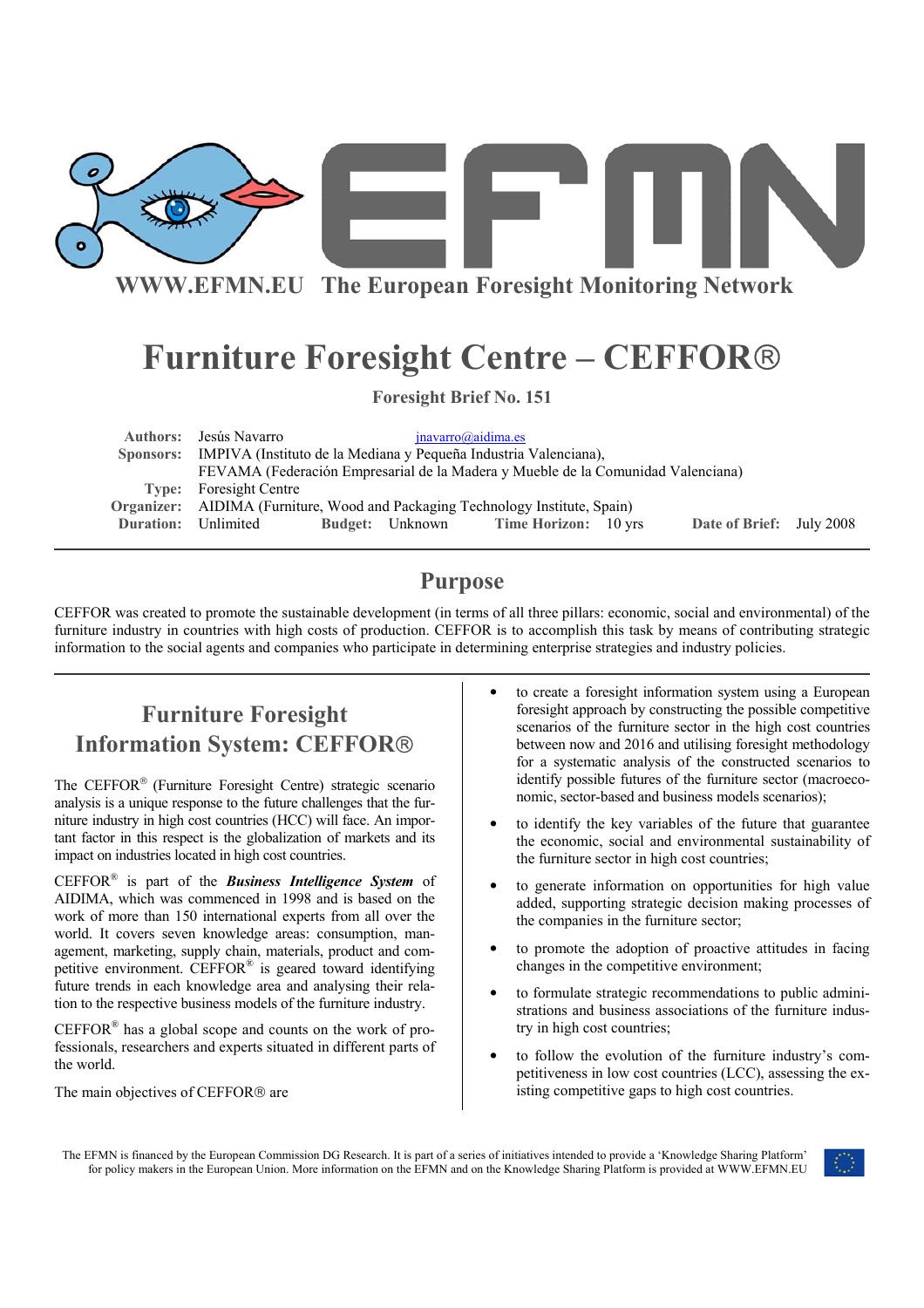There are three different phases of CEFFOR<sup>®</sup>:

- 2005–2007: strategic foresight scenario definition, identification of key variables.
- 2008: foresight on future business models in the furniture industry – mapping out the territory for actions at company level.
- From 2009 on: strategic foresight oriented toward evaluating the sustainability of business models and scenarios from an industry and a policy makers point of view.

Phase 1:

| Step 1 | Defining CEFFOR global scenarios 2016: demography, territory,<br>agents, macroeconomics, market, global relations and consumers |
|--------|---------------------------------------------------------------------------------------------------------------------------------|
| Step 2 | Identifying key variables at a sectorial level                                                                                  |
| Step 3 | CEFFOR morphological and FAR analysis: Round 1 expert panel                                                                     |
| Step 4 | CEFFOR cross impact analysis                                                                                                    |
| Step 5 | Defining BAU, Contrasted & Rupture Furniture Industry 2016<br>scenarios                                                         |

# **The PREDICS Model: Morphological/FAR and Cross-impact Analysis in CEFFOR**

For determining the (external) global and sectorial scenarios for the furniture industry, only variables related to the external context of a company were selected. Since the variables considered pertain only to the competitive environment and consumer market at the levels of the domestic and global furniture industry, not all of these variables are at the same level of controllability from the industrial players' points of view. In order to execute the morphological/FAR (Field Anomaly Relaxation) analysis, only the variables with a low level of control on the part of the industrial players were considered.

In FAR, one of the 'arts of usage' (Rhyne, 1995) is to make use of a constructed acronym as a sort of 'meta-language' for the problem under investigation in order to make it easy for the technical team involved in the scenario generating process to remember to consider all the dimensions of the problem (Coyle, 2003). The CEFFOR technical team has found an acronym very appropriate to its objective: 'PREDICS', which consists of the following dimensions:

- 1. *P*olitical situation internationally
- 2. *R*etailer strategy
- 3. *E*conomic policy on the furniture industry
- 4. *D*emographic evolution
- 5. *I*nternational competition in the furniture industry
- 6. *C*onsumer behaviour in the furniture market
- 7. *S*ocial evolution of home attitudes

Phase 2:

| Step 6.1.1.  | Round 1: Generalist Expert Panel: open questions in each |
|--------------|----------------------------------------------------------|
|              | knowledge area                                           |
| Step $6.1.2$ | First Round: Sectorial Expert Panel: Evolution 2016 by   |
|              | knowledge areas                                          |
| Step 6.1.3   | Second Round: Sectorial Expert Panel: impact evaluation  |
|              | along the value chain                                    |
| Step 1       | Defining the future (2016) furniture business models     |

#### Phase 3:

| Step 8.1 | Defining the sustainability indicators for the furniture sector<br>in HCCs                           |
|----------|------------------------------------------------------------------------------------------------------|
| Step 8.2 | Defining reference business models by scenario                                                       |
| Step 8.3 | Weighting geographic differences of sustainability & meas-<br>uring the indicators for all scenarios |
|          |                                                                                                      |
| Step 8.4 | Sustainability – feasibility matrix                                                                  |
| Step 9   | Selecting the desirable scenario: involving the institutional<br>committee                           |
| Step 10  | Defining the pathway only considering the desirable future:<br>industrial policy                     |

The problem is examined at two different levels of detail in order to obtain a better definition. At the first level of dimensions are the seven key variables external to companies (i.e. PREDICS above) on which they have little (or no) influence. At the second level of components are the 32 values (in total) that the seven dimensions can have, which represent different possible evolutionary paths into the future and which together model the evolution of each dimension. Both levels of detail can be seen in Figure 1 (page 3).

The totality of every possible combination of these variables generates the so-called 'morphological space', which is obviously very complicated, having (as it does) many thousands of formal combinations. The next step therefore was to 'reduce' this morphological space to a more tractable form by removing illogical, implausible and improbable combinations. This crucial task was undertaken, in the first instance, by performing seven independent morphological analyses at the level of dimension. That is, within each of the seven major dimensions, a morphological analysis sought to eliminate inconsistent or illogical combinations within that particular dimension (deferring further consistency checking between the dimensions to a later time). The challenge in methodological terms is to generate output that is understandable for people outside the process and, at the same time, models the wicked problem without (as it were) leaving 'blank' areas. This is no easy task.

The internal team performed the analysis with Michel Godet's morphol software, making use of additional exclusion criteria generated by the experts based on assessments of greater or lesser probability for the various combinations. That is, only logical and plausible combinations that were not also considered to have a very low probability were included. In this way, the whole wicked problem was reduced to the FAR sector/factor matrix. Each of the seven PREDICS dimensions (called 'sectors' in FAR terminology) has been reduced to between three and five plausible and probable values (called 'factors' in FAR). These sector/factor values form the basis of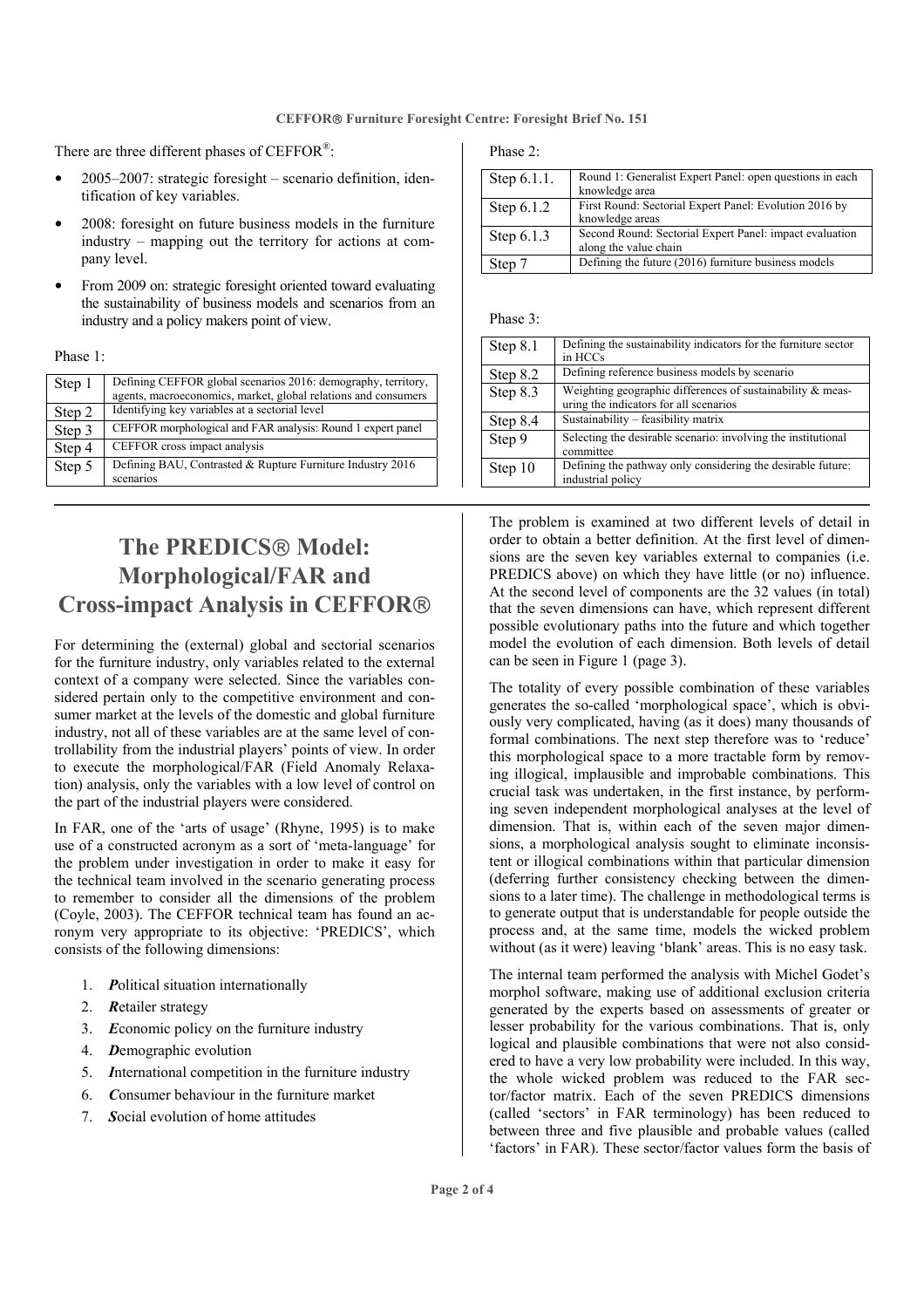further morphological/FAR analysis to identify the mutually consistent combinations among these 2,187 (i.e.  $3 \times 3 \times 3 \times 3$ ) x 3 x 3 x 3) formal combinations. This constitutes the starting point for building the sectorial scenarios. Ultimately, they are

used as a basis for discussion with companies and policy makers in order to begin the necessary process of initiating real change within the furniture industry.



**Figure 1: The PREDICS model – mindmap** 

### **Context of the Foresight System**

The furniture industry operates in a turbulent, competitive environment, with companies lacking experience in strategic planning and/or the use of foresight information, focusing on the short term, and showing scepticism towards new ideas differing from current reality. In this business situation, price has become the most important strategic variable, and the irruption of low cost countries into the competitive environment has revolutionized the industry worldwide. Organized distribution, also pressured by an end-user who values low price in an oversupplied market, has taken advantage of economies of scale, beginning a seemingly unstoppable process of buying product in these low cost countries as trade and logistical barriers are being overcome. The effects of this situation have been catastrophic for the traditional furniture manufacturing industry in the developed countries, which has found itself incapable of competing on costs with these countries, which have gradually improved their quality and design. The progressive loss of market share, both domestically and internationally, and the growth of imports has caused a steep drop in the profitability of businesses – and the beginning of a worrying trend: the closing of companies and the subsequent rise of

unemployment. The key question in this context is: 'Can the household furniture manufacturing industry survive in the developed countries or is it doomed to disappear?'

## **Three Sectorial Scenarios in the Furniture Industry**

**Smart Solutions – Sweet Home & Innovations** 

1. Revitalisation of the US economy and economic acceleration within the EU by 2010 in the wake of the Lisbon Treaty. Full employment and extended retirement age. Controlled immigration as a massive resource.

2. Growing urban-rural harmony. Urban polycentrism. Very fast development of communication and information technology. Demand for intelligent housing

3. More investment in housing. Home as a manifestation of values such as security, sociability, respect for the environment etc. Spread of avant-garde lifestyles. Life expectancy remains high while society experiences a moderate rejuvenation due to immigration. A growing furniture market.